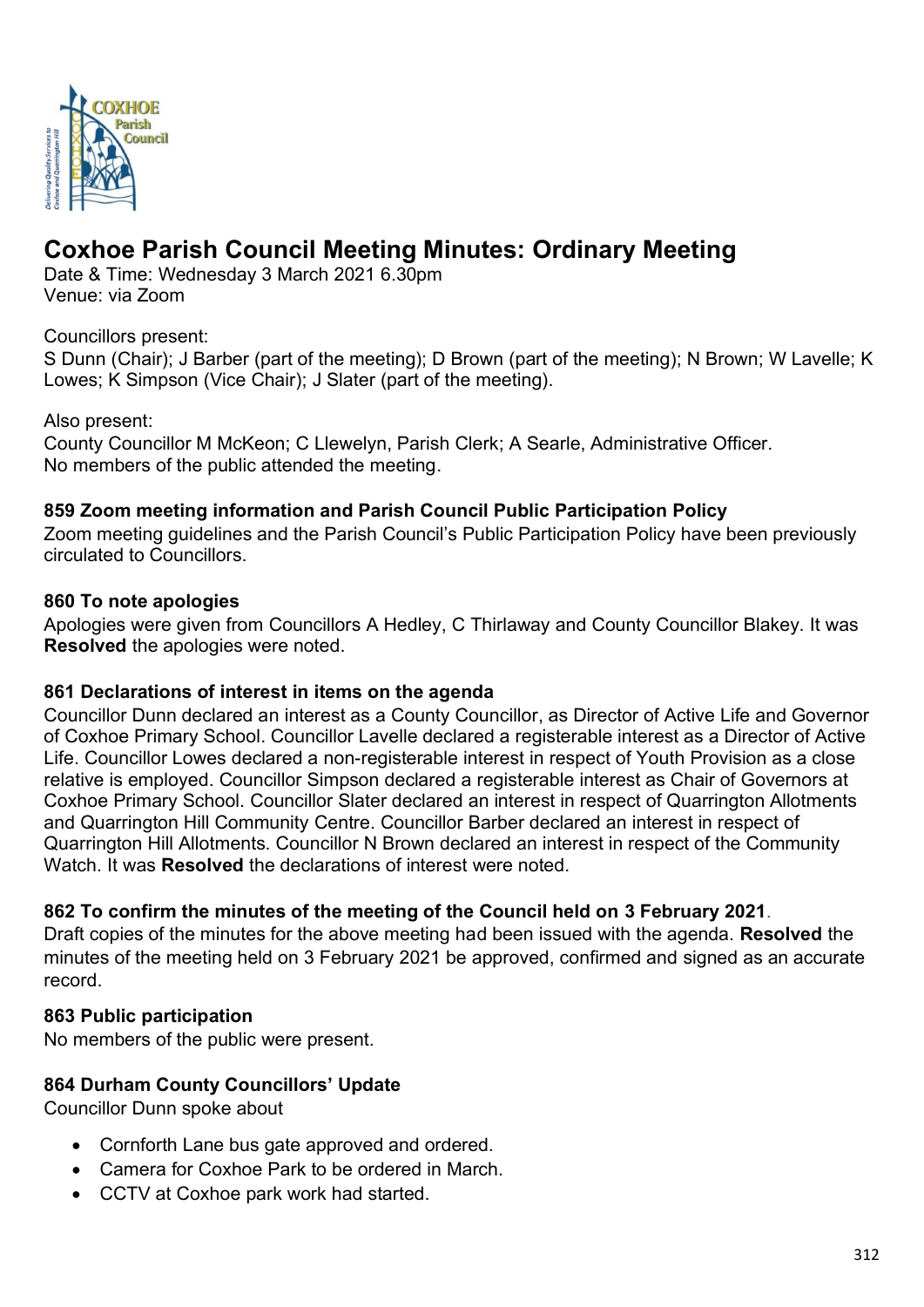• Council Tax has been set at a 2.99% increase which includes 1% increase for adult social care.

Councillor McKeon spoke about

- COVID-19 vaccine centre had opened at Northumbrian Water Site which would speed up the vaccine process for Durham.
- 95% of over 70's have now been vaccinated and 87.6% of clinically vulnerable.
- Care homes have rapid tests in place for visitors.
- Support for businesses grant was ending this week for support over the Christmas period.
- A housing budget had been approved.

**Resolved** the information is noted.

**865 Councillors' reports of attendance at meetings and events on behalf of the Parish Council** No updates.

## **866 To receive Committee minutes**

a) Approved Youth Strategy Group Committee Minutes 3 September 2020

b) Approved Human Resources, Disciplinary, Grievance and Complaints Committee Minutes 27 February 2020 and 14 October 2020

c) Draft Youth Strategy Group Committee Minutes 21 January 2021

d) Draft Human Resources, Disciplinary, Grievance and Complaints Committee Minutes 27 January 2021

It was **Resolved** that the Committee minutes above were received and noted.

## **867 To amend and agree meeting dates for the year 2021 to 2022.**

The Clerk had circulated with the agenda an amendment to the programme of meetings for the next municipal year.

| <b>Meeting</b>                               | <b>Previous Date and Time</b> | <b>New Date and Time</b>     |
|----------------------------------------------|-------------------------------|------------------------------|
| <b>Ordinary Meeting</b>                      | Wednesday 7 April 2021        | Cancelled                    |
|                                              | 6.30pm                        |                              |
| Events, Environment and Finance<br>Committee | Monday 10 May 2021 6.00pm     | Monday 24 May 2021<br>6.00pm |
| Human Resources, Grievance,                  | Wednesday 21 April 2021       | Wednesday 19 May 2021        |
| <b>Disciplinary &amp; Complaints</b>         | 6.00pm                        | 6.00pm                       |
| Committee                                    |                               |                              |

It was **Resolved** to approve the above amended dates for Committee Meetings for the year 2021 to 2022.

Councillor D Brown joined the meeting at this point.

## **868 Financial matters**

a) Finance Report, Bank Reconciliation and Payment Schedule

The Clerk had circulated the Finance Report with the agenda, and the Bank Reconciliation to 22 February 2021 today.

**Resolved (1)** to note the bank balances to 22 February, and to note the bank reconciliations had been circulated.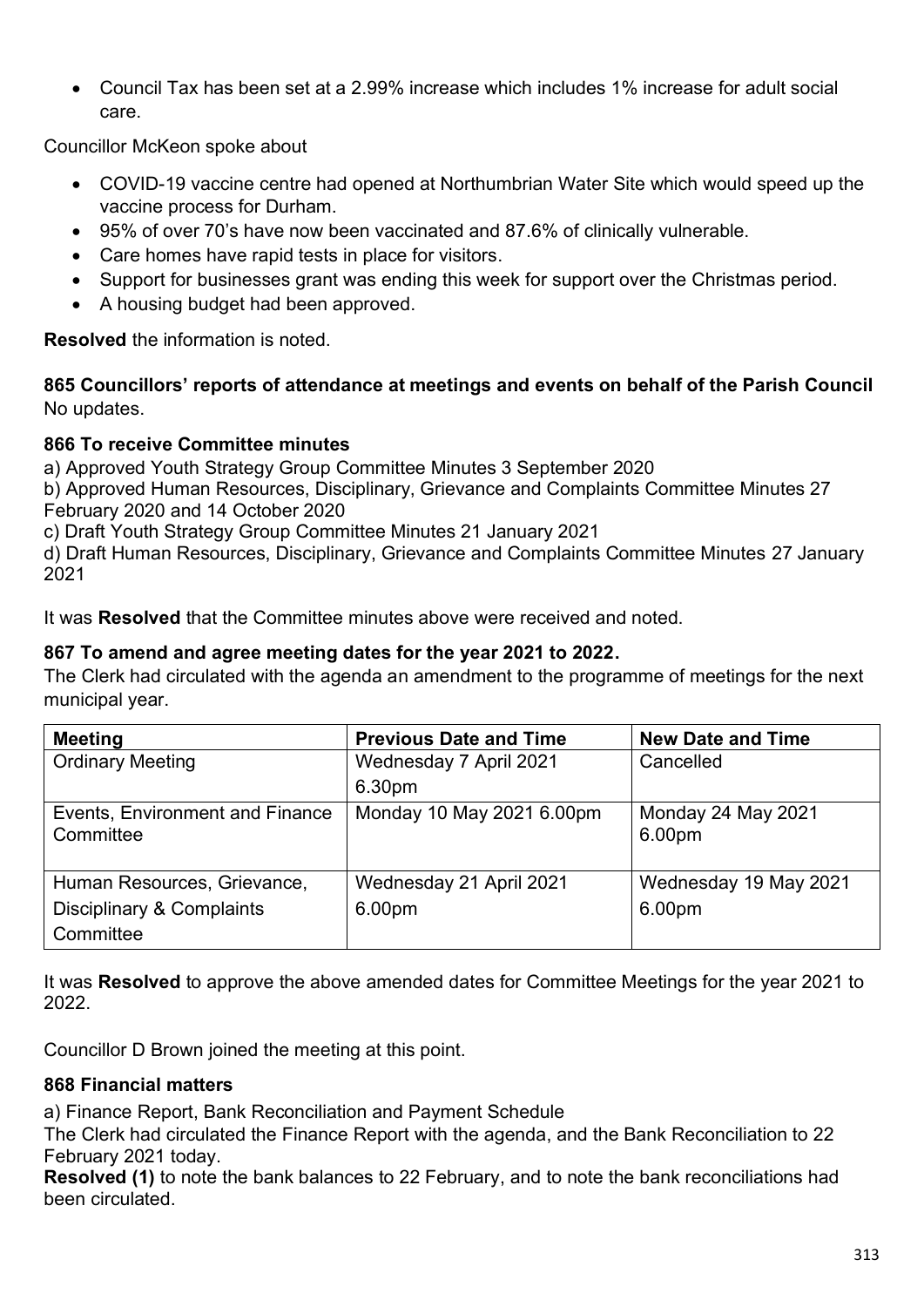The payments below were submitted for approval. March

| <b>No</b>                 | <b>Payee</b>                | <b>Description</b>                                                    | <b>Amount</b>  |
|---------------------------|-----------------------------|-----------------------------------------------------------------------|----------------|
| $\mathbf{1}$              | <b>Staff</b>                | <b>Salaries</b>                                                       | £4,097.16      |
| $\overline{2}$            | <b>NEST</b>                 | <b>Employer &amp; Employees' Pension</b>                              | £219.09        |
|                           |                             | Contributions                                                         |                |
| $\ensuremath{\mathsf{3}}$ | <b>HMRC</b>                 | <b>Employer Liabilities</b>                                           | £947.98        |
| $\overline{\mathbf{4}}$   | <b>SE Landscaping</b>       | <b>Grounds Maintenance Contract</b>                                   | £884.90        |
| $\overline{5}$            | <b>BT</b>                   | Landline & internet                                                   | £50.64         |
| $6\phantom{1}6$           | <b>ITC</b>                  | Sophos Internet Security & One drive                                  | £10.80         |
|                           |                             | storage                                                               |                |
| $\overline{7}$            | Vodafone                    | 3 x Mobile Phones                                                     | £51.66         |
| $\overline{8}$            | <b>Scottish Power</b>       | <b>Memorial Garden Lighting</b>                                       | £11.00         |
| $\overline{9}$            | <b>MKM</b>                  | Sports pavilion slabs and plasterboard                                | £480.65        |
| 10                        | <b>Blessed Edmund</b>       | <b>Electricity for Village Christmas Tree</b>                         | £28.88         |
|                           | <b>Duke</b>                 |                                                                       |                |
| 11                        | Ray Lawson                  | Repair to Quarrington Hill Allotments fence                           | £40.00         |
| 12                        | <b>Coxhoe Village Hall</b>  | Recharge for Training Health and Safety                               | £72.00         |
|                           |                             | qualifications including food hygiene                                 |                |
| 13                        | <b>MKM</b>                  | Sports pavilion cavity slabs                                          | £144.00        |
| 14                        | Environmental               | <b>Asbestos Testing Coxhoe Allotments</b>                             | £72.00         |
|                           | <b>Inspection Ltd</b>       |                                                                       |                |
| 15                        | <b>Team Doctor</b>          | Library and Resources for staff                                       | £24.00         |
| 16                        | <b>County Durham</b>        | Budgeting Training (03.12.20)                                         | £30.00         |
|                           | <b>Association of Local</b> |                                                                       |                |
|                           | Councils (CDALC)            |                                                                       |                |
| 17                        | <b>CDALC</b>                | Elections Training x 2 (09.02.21)                                     | £20.00         |
| 18                        | <b>MKM</b>                  | Sports pavilion foam and compounds                                    | £52.01         |
| 19                        | <b>Thom Marley</b>          | Youth Club coaching sessions                                          | £192.50 (grant |
|                           | <b>Boxing and Fitness</b>   |                                                                       | funded)        |
| 20                        | <b>Coronation Press</b>     | <b>Chronicle Printing</b>                                             | £660.00        |
| 21                        | <b>Unity Trust Bank</b>     | Cash and Cheque handling                                              | £2.80          |
| $\overline{22}$           | <b>Viking</b>               | <b>Stationery</b>                                                     | £45.52         |
| 23                        | Affordable                  | Re-lay of St Mary's Churchyard path                                   | £2,820.00      |
|                           | Landscapes                  |                                                                       | £40.00         |
| 24                        | Ray Lawson                  | Repair to Quarrington Hill Allotments Fence                           |                |
| 25                        | Information                 | (different repair to that above)<br>Information Commissioner's Office | £35.00         |
|                           | Commissioner                |                                                                       |                |
| 26                        | Amazon                      | <b>Registration Certificate</b><br><b>Printer Ink</b>                 | £9.69          |
| 27                        | Amazon                      | Printer Ink                                                           | £30.00         |
|                           |                             |                                                                       | £15.00         |
| 28<br>29                  | Spar<br>Spar                | Mobile Phone Top-up (February)<br>Mobile Phone Top-up (March)         | £15.00         |
| 30                        | <b>Baker Ross</b>           | Arts and Crafts items for youth clubs                                 | £27.45 (grant  |
|                           |                             |                                                                       | funded)        |
| 31                        | Microsoft                   | 365 Subscription                                                      | £5.99          |
| 32                        | Zoom                        | Zoom Subscription                                                     | £14.39         |
| 33                        | Lloyds                      | <b>Monthly Fee</b>                                                    | £6.00          |
|                           |                             |                                                                       |                |

Please note prices are gross, where VAT applies.

It was **Resolved (2)** the payments are approved.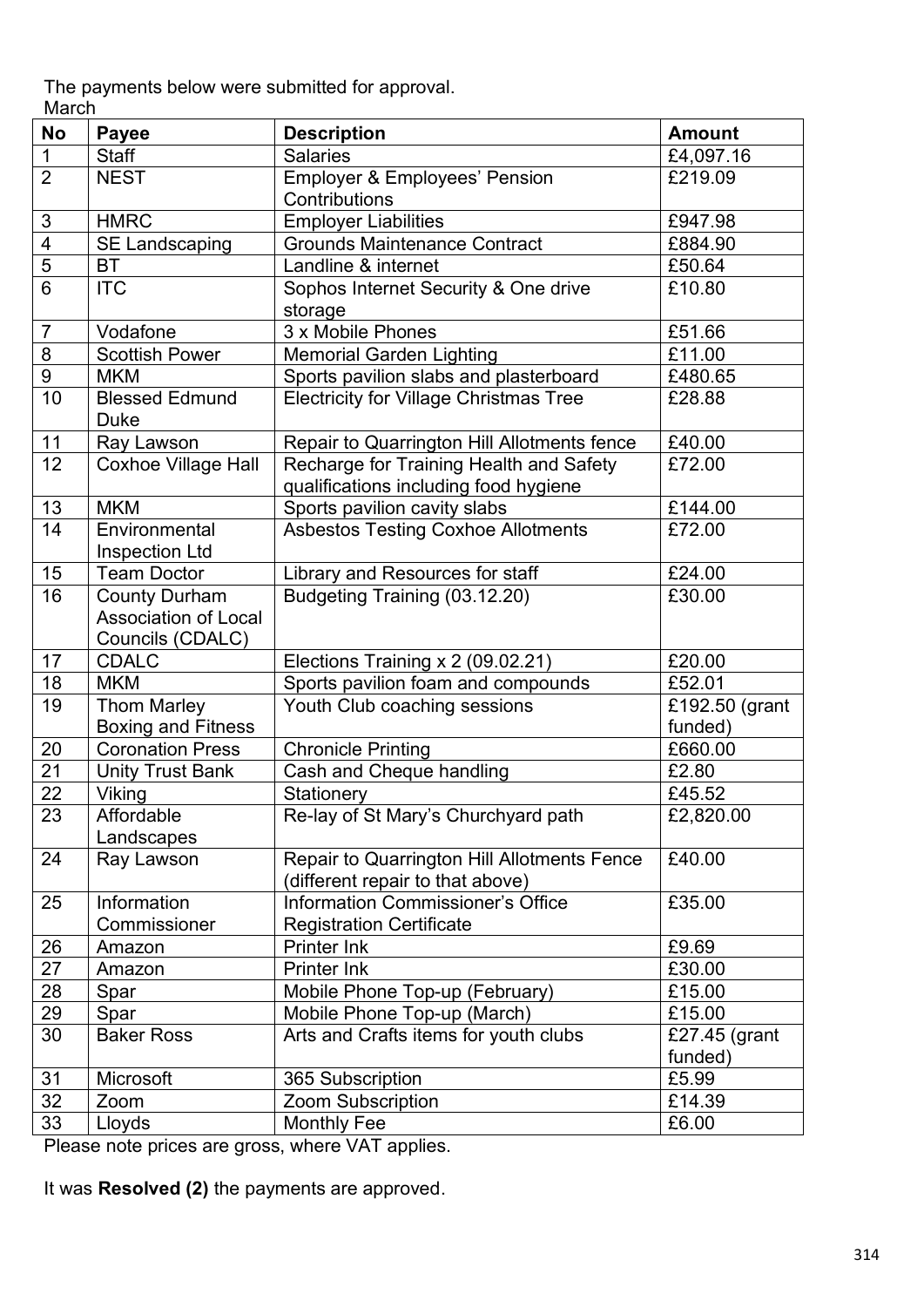## **Monies received (over £100 only)**

| <b>Date</b> | <b>Payee</b>      | <b>Description</b> | <b>Amount</b> |
|-------------|-------------------|--------------------|---------------|
| 22.01.21    | Northern Electric | Wayleave Payment   | £113.03       |

It was **Resolved (3)** monies received were noted.

b) To note and approve Employer costs

The Clerk had sent details of employee costs for the month of February.

**Resolved** the employee costs were noted and approved.

c) Budget

The updated budget document showing the current financial year's budget was circulated just before the meeting. It was **Resolved** to note the budget document had been circulated.

d) Section 137 allowance for the year 2021 to 2022 It was **Resolved** to note the Section 137 allowance for 2021 to 2022 is £28,871.53.

e) Bank mandates during and following the election period

It was **Resolved** to approve that Councillors who are current signatories can remain so until new Council signatories are set up with the bank, if they agree, following the elections.

## **869 To agree the Parish Council's Risk Assessment and Insurance provision**

The Clerk had circulated a report with the agenda.

a) Parish Council main Risk Assessment for 2021 to 2022

The Council's main risk assessment was circulated. It was **Resolved** to note and approve the Council's main risk assessment for 2021 to 2022.

## b) Insurance cover for 2021 to 2022

The Clerk advised of the renewal premium for the final year of the three-year Long Term Agreement with Ecclesiastical and that additional costs for any further assets taken on by the Council and there may be an increase in premium in relation to the sports field and pavilion. The Statement of demands and needs was circulated for information. It was **Resolved** to approve the Council's insurance cover for 2021 to 2022 and that the Clerk make the payment of £4,034.12.

## **870 Clerk's Report**

The Clerk had circulated the Clerk's Report with the agenda.

a) Matters raised by residents

The Clerk had circulated details of matters raised by residents:

- Land with rubbish and fallen fence
- Concern for the safety of pedestrian and motor vehicles on Cornforth Lane
- Resident had contacted Police about aggressive door to door selling.
- Old railway line
- Enquiry of how to request the installation of speed humps
- Grit bins at the Limes needing refilling
- Small car park at Lansdowne Road which had been resurfaced but the footpath left muddy and messy
- Enquiry regarding a piece of land at Meadow View
- Contact about land off the front street by Hippitots

As an area close to areas above was later on the agenda it was Resolved under Standing Order 10a(vi) to move agenda item 15c3 to this point on the agenda.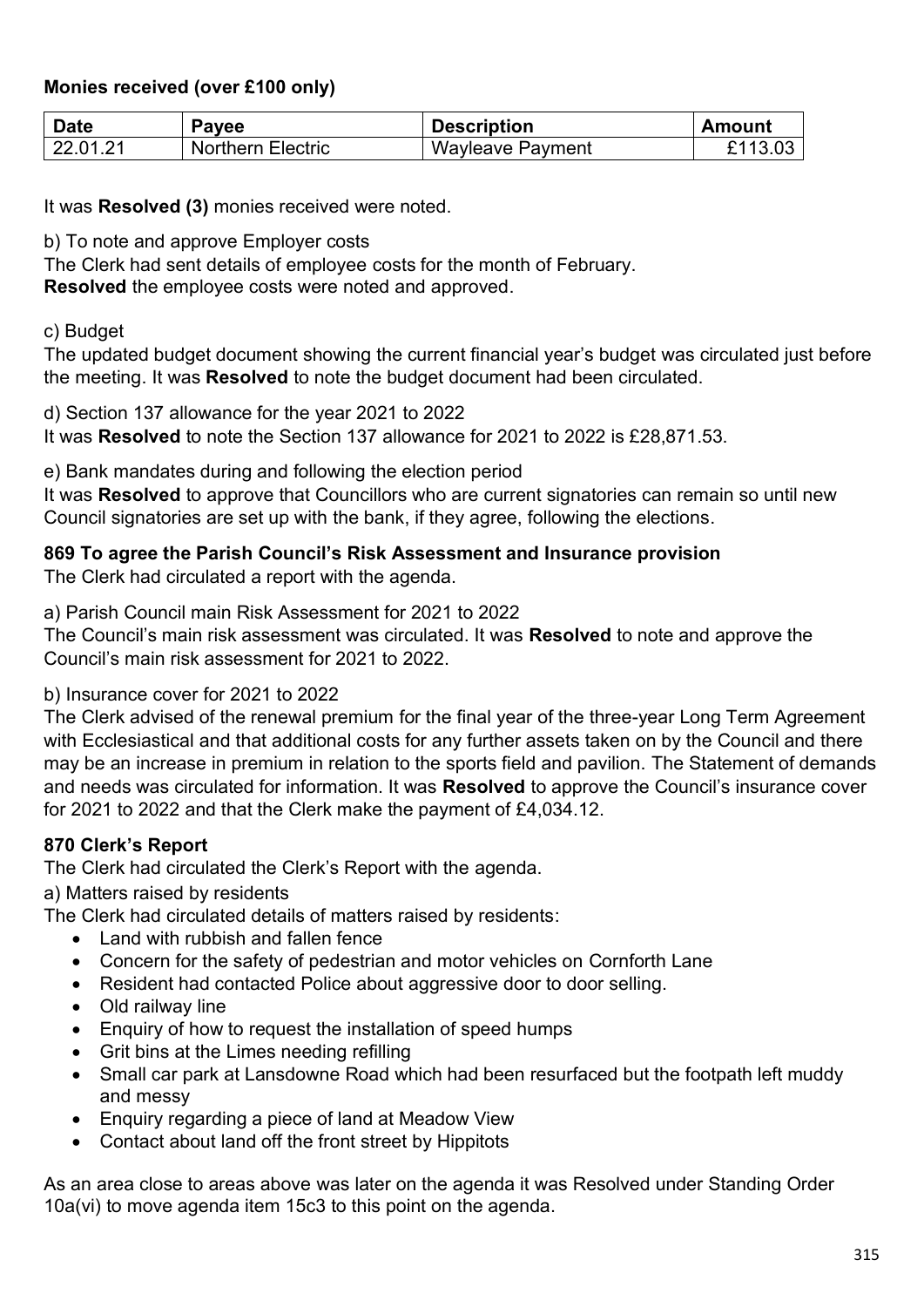Further extended period of closure to current temporary footbridge, Paradise Farm, Coxhoe

Correspondence had been received from the County Council about extending the closure of this footpath. Councillors discussed that it has been closed for some time and particularly as people are walking more now, footpaths should be being opened and not closed. It was **Resolved (1)** the Clerk to respond that the Parish Council objects to the extended period of closure by the County Council for the reasons above.

All matters in the Clerk's Report had been passed on to relevant parties. It was **Resolved (2)** the concerns of residents are noted.

## b) Coxhoe and Area Community Pantry

The Clerk advised the Pantry launched on 1 March. The exact working methods are being agreed and some training has taken place with a number of volunteers. Parish Council staff will need to ensure they give the right amount of time to the Pantry as agreed. It was **Resolved** to note the information.

## c) Chronicle

The Chronicle is almost ready for printing. It was **Resolved** to note the information.

## d) Update on proposals for meetings from 7 May 2021

The Government has not advised whether remote meetings can continue after 6 May 2021. Currently it is lawful for local council meetings to be held online but for it to continue the Government would need to change legislation. The Society of Local Council Clerks and National Association of Local Councils are lobbying for this change to be made. Councillors discussed remote meetings and that they have promoted safety and equality, for example Councillors and members of the public can take part in meetings when they have childcare needs or caring responsibilities, or may be working away. It was **Resolved (1)** to note the information. It was **Resolved (2)** the Clerk to contact MP Mary Foy to support a further change in legislation to continue remote meetings.

# e) NHS and Frontline Workers Day 5 July 2021

The Clerk advised that local councils are encouraged to participate in NHS Frontline Workers Day on 5 July. It was **Resolved (1)** to approve the Clerk the purchase of flags or bunting for each village. It was **Resolved (2)** to approve the Clerk to encourage village participation as detailed in the report.

It was **Resolved (3)** to note the Clerk's Report.

# **871 Youth Provision**

The Clerk had circulated the Youth Worker's report. It was **Resolved (1)** to the note the report and thank the Youth Worker for the report. It was **Resolved (2)** to note the resignation of Ian Thompson, Senior Youth Worker and ask the Clerk to send a letter on behalf of the Parish Council to thank him for his service.

# **872 To approve Parish Council Policies**

a) To approve the Communication and Community Engagement Statement It was **Resolved** to approve the draft Communication and Community Engagement Statement.

b) To approve the Grant Awarding Policy and Form

It was **Resolved** to approve the draft Grant Awarding Policy and Form.

c) To approve the Member Officer Protocol

It was **Resolved** to approve the draft Member Officer Protocol with the amendment of the word 'Borough' to County.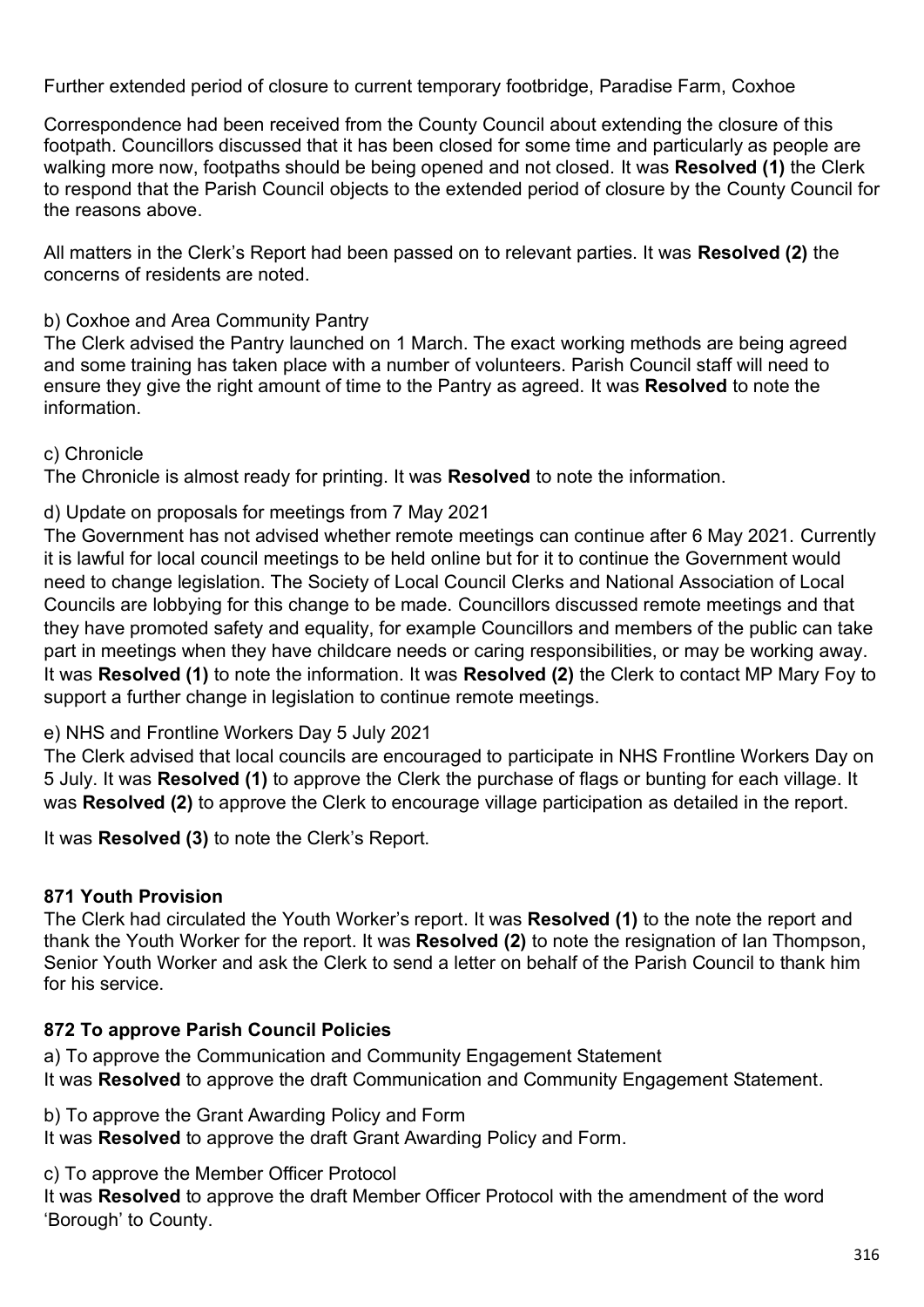d) To approve the Publication Scheme under the Freedom of Information Act It was **Resolved** to approve the draft Publication Scheme under the Freedom of Information Act with agreement of the reduced printing costs.

e) To approve the Vexatious Complaints Policy

It was **Resolved** to approve the draft Vexatious Complaints Policy.

## **873 Planning and Correspondence Report**

A report had been circulated with the agenda.

a) To consider planning application

1. DM/21/00388/FPA Delamere, Station Road West

It was **Resolved** the Clerk to respond that the Parish Council supports the above application.

Councillor Barber left the meeting at this point.

2. To consider any planning applications received after the agenda was issued to be dealt with by the Clerk using delegated authority.

The Clerk said that amended plans have been submitted for 15 The Avenue, application reference DM/20/03213/FPA, detailing changes to the building, and that if they wished Councillors could ask the Clerk to make a response under delegated authority. Councillors discussed their previous concerns about parking in this area, and about traffic and highway safety, and concern that this is over development in this area.

It was **Resolved** the Clerk to send a letter maintaining the Parish Council's objection to the amended plans reiterating the concerns noted above.

b) To note approved, withdrawn and refused applications

There were no approved, withdrawn or refused applications this period.

Councillor Slater left the meeting during the next item.

c) To consider correspondence

1 & 2. Commercial Road East – Proposed Traffic Regulation Order and Amended Proposed Traffic Regulation Order. It was **Resolved (1)** the correspondence about the Proposed Traffic Regulation Order was noted It was **Resolved (2)** the Clerk to respond that the Parish Council supports the proposed Traffic Regulation Order at Commercial Road East.

2. Request to purchase land at Coxhoe. The County Council had sent details of a request for land to be disposed of for an access route to a potential development. Councillors discussed significant problems in the area and felt If the County Council were to respond positively to this request, existing traffic measures would need to be altered to promote safety. Parish Councillors discussed any development being a detraction from green areas and affecting the enjoyment of residents, and that bungalows may be preferable to houses; and the Parish Council would want its Neighbourhood Plan, when ready, to be taken into account on any potential development.

The Clerk declared an interest in this item. Parish Councillors raised concerns about highway safety It was **Resolved (3)** the Clerk to send correspondence that the Parish Council objects to the sale of land for the reasons above.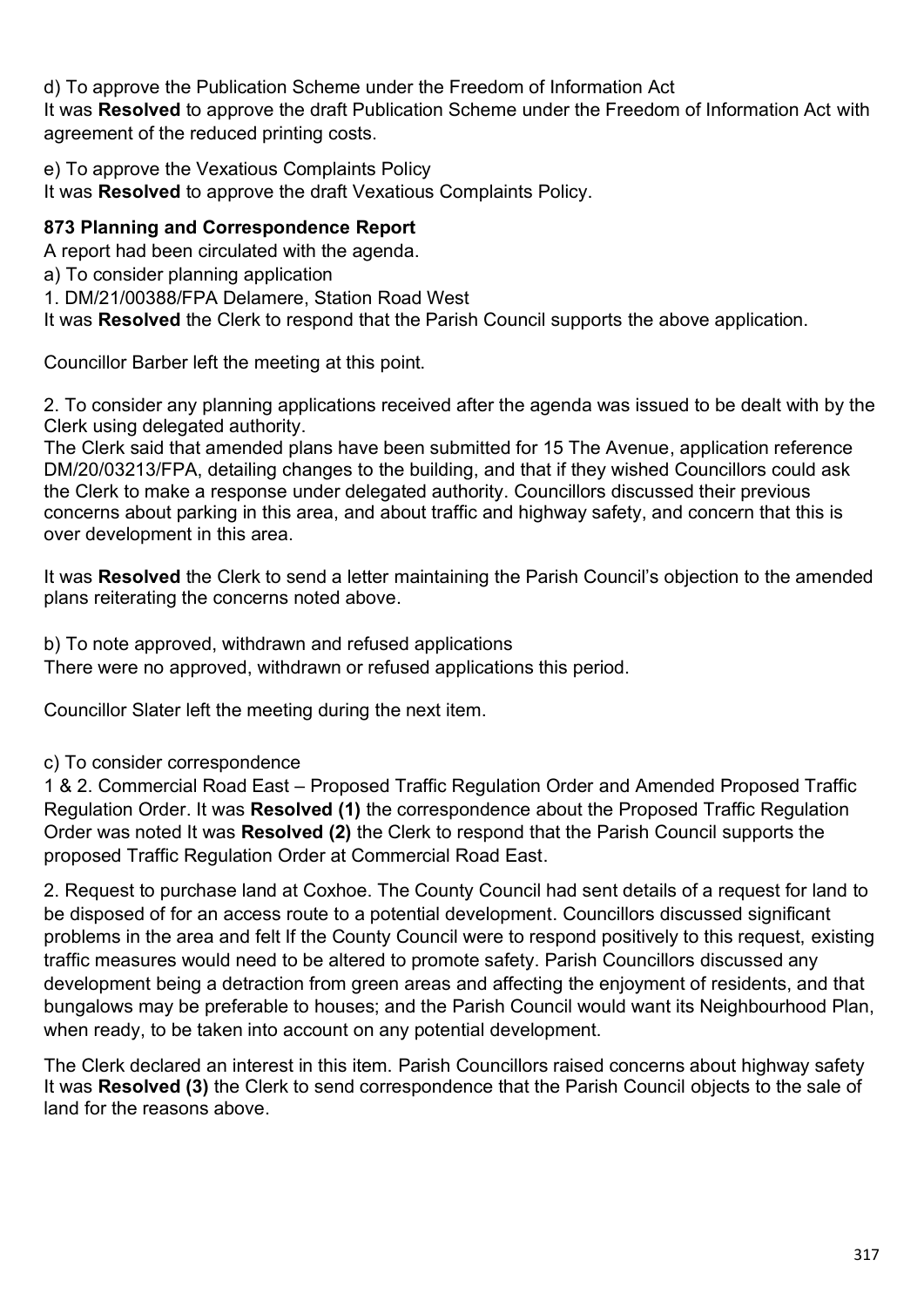e) Bulletins

|    | <b>Date</b><br><b>Received</b> | <b>Received From</b>                                                        | <b>Summary</b>                                                |
|----|--------------------------------|-----------------------------------------------------------------------------|---------------------------------------------------------------|
| 1  | 29.01.21                       | National Association of Local Councils<br>(NALC)                            | <b>Chief Executive's Bulletin</b>                             |
| 2  | 02.02.21                       | County Durham Association of Local<br>Councils (CDALC)                      | Friends Against Scams - E-Learning                            |
| 3  | 03.02.21                       | <b>Culture Healing Communities</b>                                          | County Durham supports minorities project                     |
| 4  | 05.02.21                       | <b>NALC</b>                                                                 | <b>Chief Executive's Bulletin</b>                             |
| 5  | 12.02.21                       | <b>NALC</b>                                                                 | <b>Chief Executive's Bulletin</b>                             |
| 6  | 17.02.21                       | <b>Culture Healing Communities</b>                                          | County Durham supports minorities project<br>Gardening poster |
| 17 | 19.02.21                       | <b>NALC</b>                                                                 | <b>Chief Executive's Bulletin</b>                             |
| 8  | 24.02.21                       | East Durham Rural Corridor Area Action AAP e-bulletin<br> Partnership (AAP) |                                                               |

It was **Resolved** the bulletins were noted.

# **874 Land, Buildings and Open Spaces**

## a) Neighbourhood Planning

The Clerk would, if possible, arrange a meeting before the pre-election period however Councillor Dunn advised that the Chronicle will provide an update. The Clerk will continue with implementing the decisions already make including seeking funding for the process. It was **Resolved** to note the update.

## b) Foundry Row easement

The Clerk had declared an interest in this item. An update from the Solicitor is expected soon. It was **Resolved** to note the update.

# c) Foundry Row land and drainage

The Clerk had a further update about the drainage on the land which belongs to Northumbrian Water which is a sewer drain and need to be careful when placing the chippings around but no other precautions are required. It was **Resolved (1)** to note the update. It was **Resolved (2)** to approve the Clerk to arrange spreading chippings on the Foundry Row land near Basic Cottages.

## d) Shaun Henderson Memorial Sports Ground

Work continues on the pavilion; the Clerk is seeking authorisation to make the appropriate expenditure up to budget limits as approved previously by Council. It was **Resolved (1)** to authorise the Clerk to make expenditure up to the budget limit of £36,723 and make use of the grant funding. It was **Resolved (2)** to note the report.

# e) Quarrington Hill Churchyard

Councillor Dunn has corresponded with the Secretary of Cassop-cum-Quarrington Parochial Church Council, which is continuing its processes. Further information is awaited particularly from the Coal Authority. The Clerk may need to get some information out to residents during the pre-election period if there is an update. It was **Resolved** to note the information.

## f) Request to purchase Council land

A request has been received by the Clerk to buy the Parish Council land which is at Prospect Place. It was **Resolved** the Clerk to respond that the Council does not wish to sell the land.